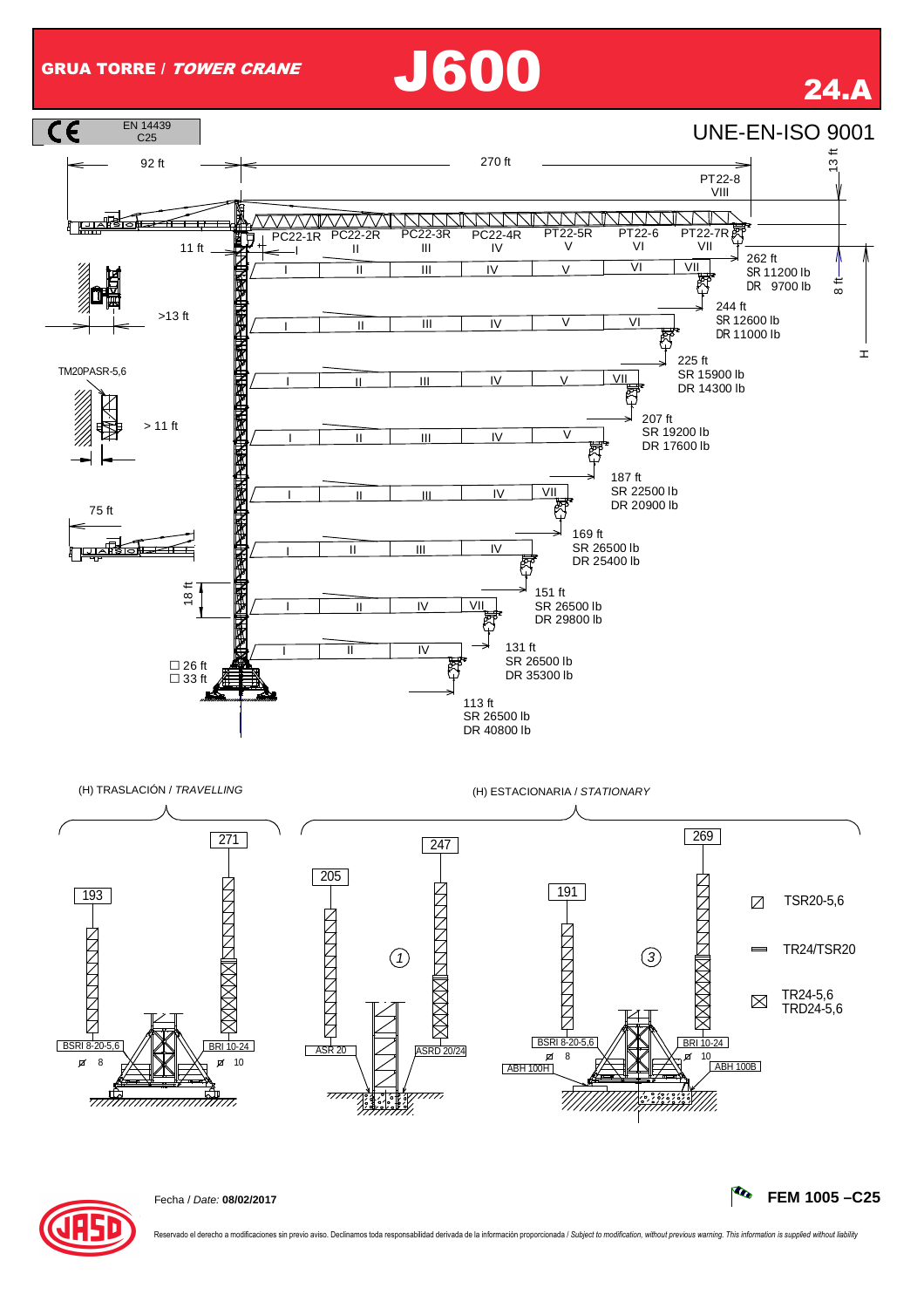|                                                                                                                                                                                                                       | <b>CARGAS / LOADS</b><br><b>J600.24.A</b> |                                |                                            |       |       |       |       |       |       |       |       |       |
|-----------------------------------------------------------------------------------------------------------------------------------------------------------------------------------------------------------------------|-------------------------------------------|--------------------------------|--------------------------------------------|-------|-------|-------|-------|-------|-------|-------|-------|-------|
|                                                                                                                                                                                                                       |                                           | Cargas máximas / Maximum loads |                                            |       |       |       |       |       |       |       |       |       |
| لمہم                                                                                                                                                                                                                  | ST-SR (lb)                                |                                | Single Trolley - Single Reeving - 26500 lb |       |       |       |       |       |       |       |       |       |
| <u>NN I</u>                                                                                                                                                                                                           | 26500 lb                                  |                                | Alcance del gancho [ft] / Hook reach [ft]  |       |       |       |       |       |       |       |       |       |
| $[ft] % \begin{center} % \includegraphics[width=\linewidth]{imagesSupplemental_3.png} % \end{center} % \caption { % Our method is used for the method. % The method is used in the text. % } % \label{fig:example} %$ | $@$ (ft)                                  | 82                             | 98                                         | 113   | 131   | 151   | 169   | 187   | 207   | 225   | 244   | 262   |
| 262                                                                                                                                                                                                                   | 133                                       | 26500                          | 26500                                      | 26500 | 26500 | 22800 | 19900 | 17500 | 15500 | 13800 | 12400 | 11200 |
| 244                                                                                                                                                                                                                   | 134                                       | 26500                          | 26500                                      | 26500 | 26500 | 23000 | 20100 | 17700 | 15700 | 14000 | 12600 |       |
| 225                                                                                                                                                                                                                   | 148                                       | 26500                          | 26500                                      | 26500 | 26500 | 25800 | 22600 | 20000 | 17600 | 15900 |       |       |
| 207                                                                                                                                                                                                                   | 158                                       | 26500                          | 26500                                      | 26500 | 26500 | 26500 | 24400 | 21600 | 19200 |       |       |       |
| 187                                                                                                                                                                                                                   | 163                                       | 26500                          | 26500                                      | 26500 | 26500 | 26500 | 25400 | 22500 |       |       |       |       |
| 169                                                                                                                                                                                                                   | 169                                       | 26500                          | 26500                                      | 26500 | 26500 | 26500 | 26500 |       |       |       |       |       |
| 151                                                                                                                                                                                                                   | 151                                       | 26500                          | 26500                                      | 26500 | 26500 | 26500 |       |       |       |       |       |       |
| 131                                                                                                                                                                                                                   | 131                                       | 26500                          | 26500                                      | 26500 | 26500 |       |       |       |       |       |       |       |
| 113                                                                                                                                                                                                                   | 113                                       | 26500                          | 26500                                      | 26500 |       |       |       |       |       |       |       |       |

| التطنع     | ST-DR [lb] | Cargas máximas / Maximum loads<br>Single Trolley - Double Reeving - 52900 lb |                                           |       |       |       |       |       |       |       |       |      |
|------------|------------|------------------------------------------------------------------------------|-------------------------------------------|-------|-------|-------|-------|-------|-------|-------|-------|------|
| <u>NN </u> | 52900 lb   |                                                                              | Alcance del gancho [ft] / Hook reach [ft] |       |       |       |       |       |       |       |       |      |
| [ft]       | $@$ (ft)   | 82                                                                           | 98                                        | 113   | 131   | 151   | 169   | 187   | 207   | 225   | 244   | 262  |
| 262        | 68         | 43100                                                                        | 35000                                     | 29700 | 24900 | 20900 | 18100 | 15800 | 13800 | 12200 | 10800 | 9700 |
| 244        | 69         | 43700                                                                        | 35500                                     | 30100 | 25200 | 21200 | 18400 | 16100 | 14000 | 12500 | 11000 |      |
| 225        | 76         | 48800                                                                        | 39700                                     | 33800 | 28400 | 24000 | 20900 | 18300 | 16100 | 14300 |       |      |
| 207        | 82         | 52800                                                                        | 43100                                     | 36700 | 30900 | 26200 | 22800 | 20100 | 17600 |       |       |      |
| 187        | 85         | 52900                                                                        | 44700                                     | 38200 | 32200 | 27200 | 23800 | 20900 |       |       |       |      |
| 169        | 89         | 52900                                                                        | 47400                                     | 40500 | 34200 | 29000 | 25400 |       |       |       |       |      |
| 151        | 91         | 52900                                                                        | 48500                                     | 41500 | 35000 | 29800 |       |       |       |       |       |      |
| 131        | 92         | 52900                                                                        | 48900                                     | 41800 | 35300 |       |       |       |       |       |       |      |
| 113        | 92         | 52900                                                                        | 47700                                     | 40800 |       |       |       |       |       |       |       |      |





Fecha / Date: **08/02/2017 FEM 1005 –C25**

Reservado el derecho a modificaciones sin previo aviso. Declinamos toda responsabilidad derivada de la información proporcionada / Subject to modification, without previous warning. This information is supplied without lia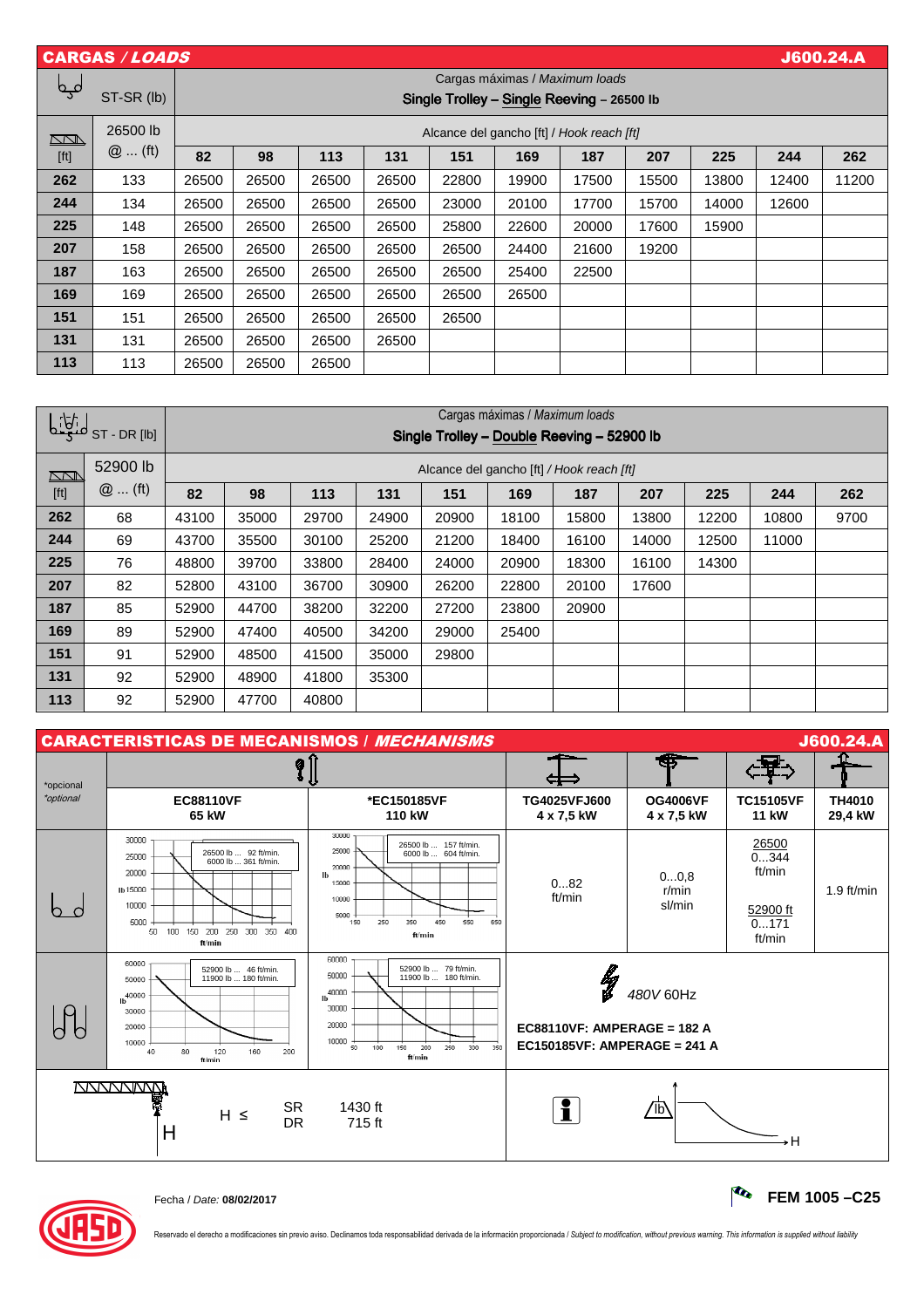| <b>LISTA DE EMBARQUE / PACKING LIST</b>                                                                        |                                                                     |                                                                                    |                              |                          |                          | J600.24.A                        |
|----------------------------------------------------------------------------------------------------------------|---------------------------------------------------------------------|------------------------------------------------------------------------------------|------------------------------|--------------------------|--------------------------|----------------------------------|
| <b>DENOMINACIÓN / DENOMINATION</b>                                                                             |                                                                     |                                                                                    | $L$ [ft]                     | A [ft]                   | $H$ [ft]                 | P/W<br>[Ib]                      |
| Torre inferior<br>Lower tower                                                                                  | TSRI 20-5,6                                                         | I                                                                                  | 19.7                         | 7.4                      | 7.4                      | 14500                            |
| Torre desmontada<br>Dismantled tower                                                                           | TRD24-5,6                                                           | ェ<br>$\Rightarrow$ A                                                               | 19.7                         | 3.8                      | 8.3                      | 11370                            |
| Torre<br>Tower                                                                                                 | <b>TSR20</b><br>TSR20-5,6<br>TR24-5,6                               | r<br>$\leftarrow$ A                                                                | 14.0<br>19.7<br>19.7         | 7.4<br>7.4<br>9.1        | 7.4<br>7.4<br>9.3        | 6900<br>9400<br>10200            |
| Larguero largo, reducción<br>Long crossbar, reduction                                                          | TR24/TSR20                                                          | ェ                                                                                  | 13.0                         | 2.0                      | 6.0                      | 5000                             |
| Larguero corto reduccion<br>Short crossbar, reduction                                                          | <b>TR24/TSR20</b>                                                   | ェ                                                                                  | 6.3                          | 2.0                      | 6.0                      | 2300                             |
| Torre asiento pista + base punta de torre + orientación<br>Slewing table + tower head base + slewing mechanism |                                                                     | $\square$<br>ェ<br>$\square$<br>$\leq$ A $\Rightarrow$                              | 15.4                         | 8.1                      | 8.4                      | 27200                            |
| Punta de torre<br><b>Tower</b> head                                                                            |                                                                     | Ι<br>∈А                                                                            | 14.3                         | 7.3                      | 6.6                      | 9500                             |
| Conjunto asiento pista, punta de torre y orientación                                                           | Slewing table assembly, tower head and slewing mechanism            |                                                                                    | 26.7                         | 8.2                      | 8.4                      | 36700                            |
| Tramo de pluma                                                                                                 | PC22-1R (I)<br>PC22-2R (II)<br>PC22-3R (III)<br><b>PC22-4R (IV)</b> | I<br><u>IVVVVVVVVVNNNNNNNN</u><br>$-L \rightarrow$<br>$A \rightarrow$              | 38.2<br>38.5<br>38.5<br>38.5 | 7.3<br>7.1<br>6.8<br>6.8 | 8.2<br>8.1<br>8.1<br>8.1 | 11240<br>12680<br>13120<br>11350 |
| Jib section                                                                                                    | PT22-5R (V)<br>PT22-6 (VI)<br>PT22-7R (VII)<br>PT22-8 (VIII)        | ェ<br><b>NYWWWWWWW</b><br>$\leftarrow$ $\leftarrow$ $\leftarrow$<br>$A \rightarrow$ | 38.5<br>38.5<br>19.4<br>19.2 | 6.8<br>6.8<br>6.8<br>6.8 | 8.1<br>8.1<br>8.0<br>7.9 | 6500<br>4370<br>2430<br>1500     |
| Polipasto<br>Hook assembly                                                                                     | ST/DR                                                               | I                                                                                  | 6.8                          | 2.3                      | 4.5                      | 2470                             |
| Carro<br>Trolley                                                                                               | ST/DR                                                               | ĻJ<br>L<br>Α<br>$\mathbf{I}$                                                       | 10.7                         | 7.6                      | 7.2                      | 3010                             |
| Plataforma y cabina<br>Platform and cabin                                                                      |                                                                     |                                                                                    | 12.7                         | 7.3                      | 8.2                      | 2560                             |
| Contrapluma con plataformas<br>Counterjib with platforms                                                       |                                                                     | <u>ਗਣੀਇਾਕ</u><br>ェ                                                                 | 37.8                         | 11.2                     | 7.6                      | 20170                            |



Reservado el derecho a modificaciones sin previo aviso. Declinamos toda responsabilidad derivada de la información proporcionada / Subject to modification, without previous warning. This information is supplied without lia